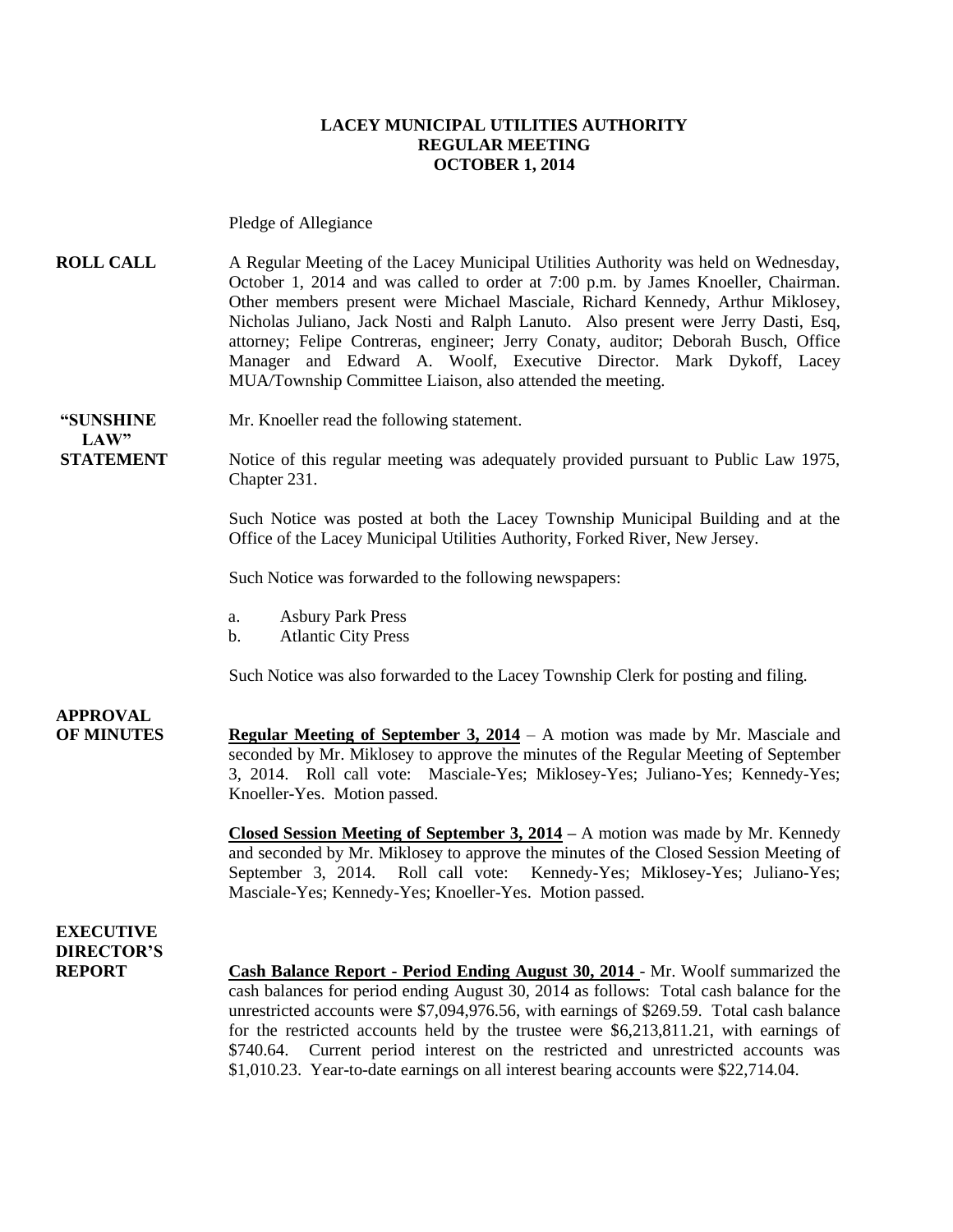**Proposed 2015 Sewer and Water Budgets** - Mr. Woolf stated the Finance Committee discussed and reviewed the 2015 sewer and water budgets in detail. He prepared and submitted the proposed budgets for the Commissioners review.

Mr. Woolf stated there is a reduction of approximately \$300,000.00 from last year's budget, due to reduction in the debt service as a result of refinancing bonds. Other areas in reduction were some operating expenses, as well as software support. Originally, he anticipated a 10% increase in the health insurance premiums, however, it amounted to approximately 7 1/2 %. Adjustments were made to the budget reflecting this change. The Authority is stable within the rate stabilization fund, and the OCUA did not propose an increase this year.

Mr. Miklosey questioned the budget totals reflecting the adjustment on the health insurance premiums. Mr. Woolf explained since he moved numbers to other line items, therefore, the overall budget number stays the same.

Mr. Miklosey reported \$200,000 was put in the budget for the televising analysis. Mr. Knoeller urged the importance of being proactive in the cleaning and televising since it is one of the reasons the Authority is under budget.

A motion was made by Mr. Masciale and seconded by Mr. Miklosey to approve the 2015 water budget. Roll call vote: Masciale-Yes; Miklosey-Yes; Juliano-Yes; Kennedy-Yes; Knoeller-Yes. Motion passed.

A motion was made by Mr. Miklosey and seconded by Mr. Juliano to approve the 2015 sewer budget. Roll call vote: Miklosey-Yes; Juliano-Yes; Kennedy-Yes; Masciale-Yes; Knoeller-Yes; Motion passed.

Mr. Miklosey asked why there was 58 hours of compensation time issued in August. Mr. Woolf stated he would look into the reason.

# **BUSINESS**

**REPORT** The business report was submitted for review.

### **ENGINEER'S**

**REPORT Resolution 2014-49 – Preliminary Sewer and Water Approval – George Schifano Minor Subdivision** – Mr. Dittenhofer stated his office received the application and plans for preliminary sewer and water approval for George Schifano Minor Subdivision, Block 366, Lots 26 & 27. The applicant is proposing to construct a two  $(2)$  lot minor subdivision at the end of Windward Drive, adjacent to the lagoon. There is one (1) existing dwelling on the property that is serviced by water and sewer from Winward Drive. The applicant proposes to install a water and sewer service for the proposed building. On recommendation by the Authority's engineer, a motion was made by Mr. Kennedy and seconded by Mr. Miklosey to adopt *Resolution 2014-49, Resolution of the Lacey Municipal Utilities Authority, County of Ocean, State of New Jersey, Preliminary Sewer and Water Approval, George Schifano Minor Subdivision, Block 366, Lots 26 & 27.* Roll call vote: Kennedy-Yes; Miklosey-Yes; Juliano-Yes; Masciale-Yes; Knoeller-Yes. Motion passed.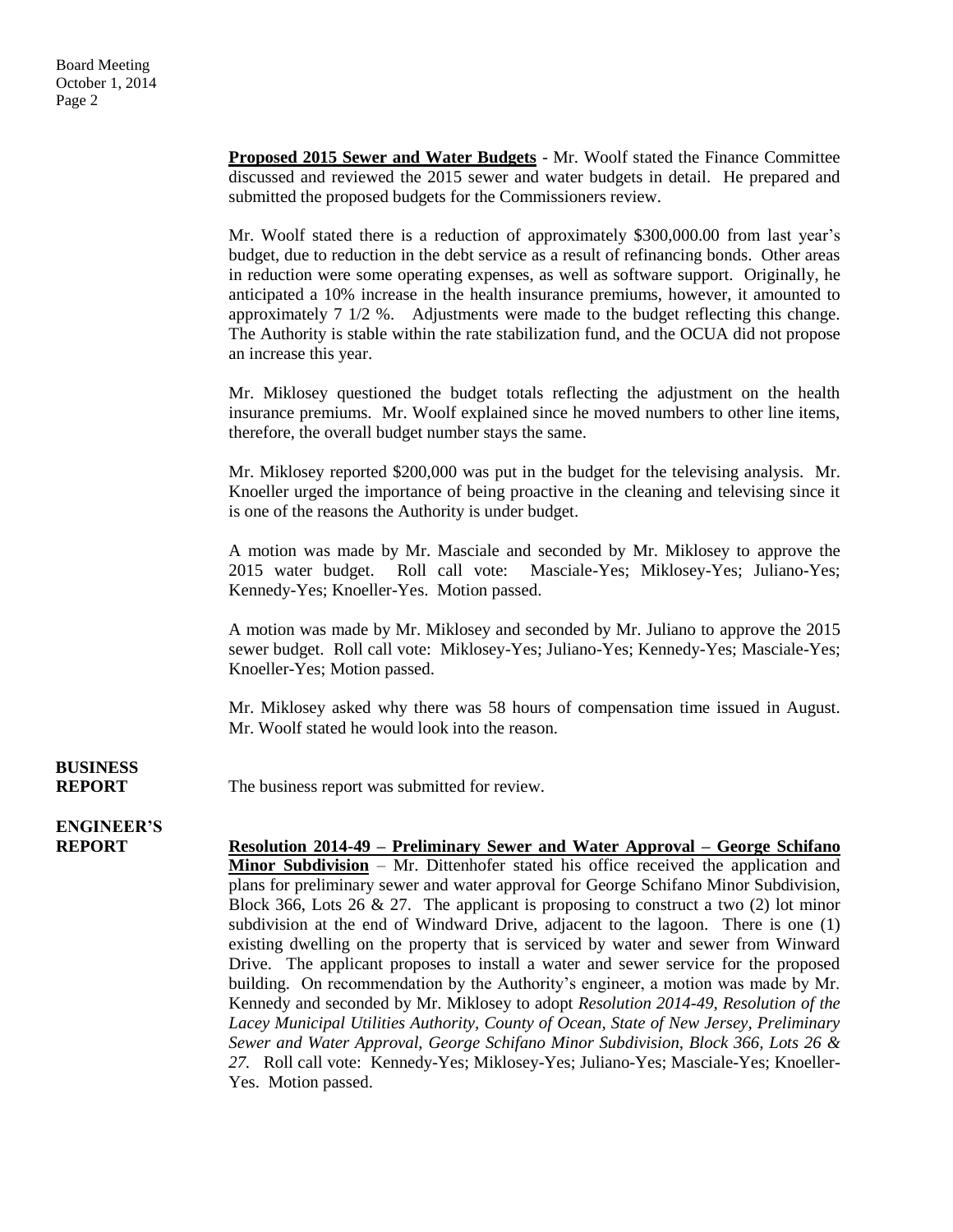**Resolution 2014-50 – Performance Guarantee Reduction – Toll Brothers – Sea Breeze at Lacey – Phase 2A, Section 2** - On recommendation by the Authority's engineer, a motion was made by Mr. Masciale and seconded by Mr. Miklosey to adopt *Resolution 2014-50, Resolution of the Lacey Municipal Utilities Authority, County of Ocean, State of New Jersey, Performance Guarantee Reduction – Sewer & Water Systems, Toll Brothers – Sea Breeze at Lacey – Phase 2A, Section 2, Block f1901, Lot 18.* Roll call vote: Masciale-Yes; Miklosey-Yes; Juliano-Yes; Kennedy-Yes; Knoeller-Yes. Motion passed.

**Water Treatment Plant No. 1 Upgrades** – Mr. Contreras sated his office is working with JCP&L to extend the high voltage lines. Pole and curb locations will be included in the road improvement plan.

Meter Installation – Mr. Contreras stated specifications were reviewed and design is ongoing. Bid opening is scheduled for October 23rd.

**Installation of Hydraulic Grinder at CP-1** - Mr. Contreras stated concrete work was completed.

**Cleaning and Televising Contract No. 8** - Mr. Contreras stated the bid opening is scheduled for October 16<sup>th</sup>.

**Maintenance Garage** – Mr. Contreras stated revised plans have been submitted for review. All requests were satisfied and expecting to receive a variance to submit mylers.

**ATTORNEY'S**

**REPORT Lacey MUA Planning Board Resolution Compliance** - Mr. Dasti stated RV&V is in the process of addressing all of the outstanding issues.

> **Financial Advisor** – Mr. Dasti prepared a Resolution for consideration appointing Northern Advisory Group as the Authority's investment advisor. There was discussion regarding the fee structure to be paid to Northern Advisory. Since there were discrepancies in the Resolution regarding the fee structure, the Board tabled this issue until the November board meeting.

**AUDITOR'S**

**REPORT Status Report – Month Ending August 31, 2014** - Mr. Conaty reported user charges for sewer and water resulted in a favorable variance for the month. Delinquency charges had a favorable variance on both water and sewer. Interest income had an unfavorable variance due to investments not performing as well as expected. Connection fees had an unfavorable variance on both water and sewer.

> Mr. Miklosey asked Mr. Conaty to have Mr. Holman provide the Authority something in writing regarding his opinion/comments of Northern Advisory Group.

#### **CORRESPONDENCE**

**Mr. & Mrs. Robinson, Oak Hollow Lane** - Requesting relief of utility bill, due to broken pipe. Since the water that leaked did not go into the sewer system, a motion was made by Mr. Kennedy and seconded by Mr. Masciale to grant a credit adjustment on the sewer charges in the amount of \$49.90 (11,000 gallons). Roll call vote: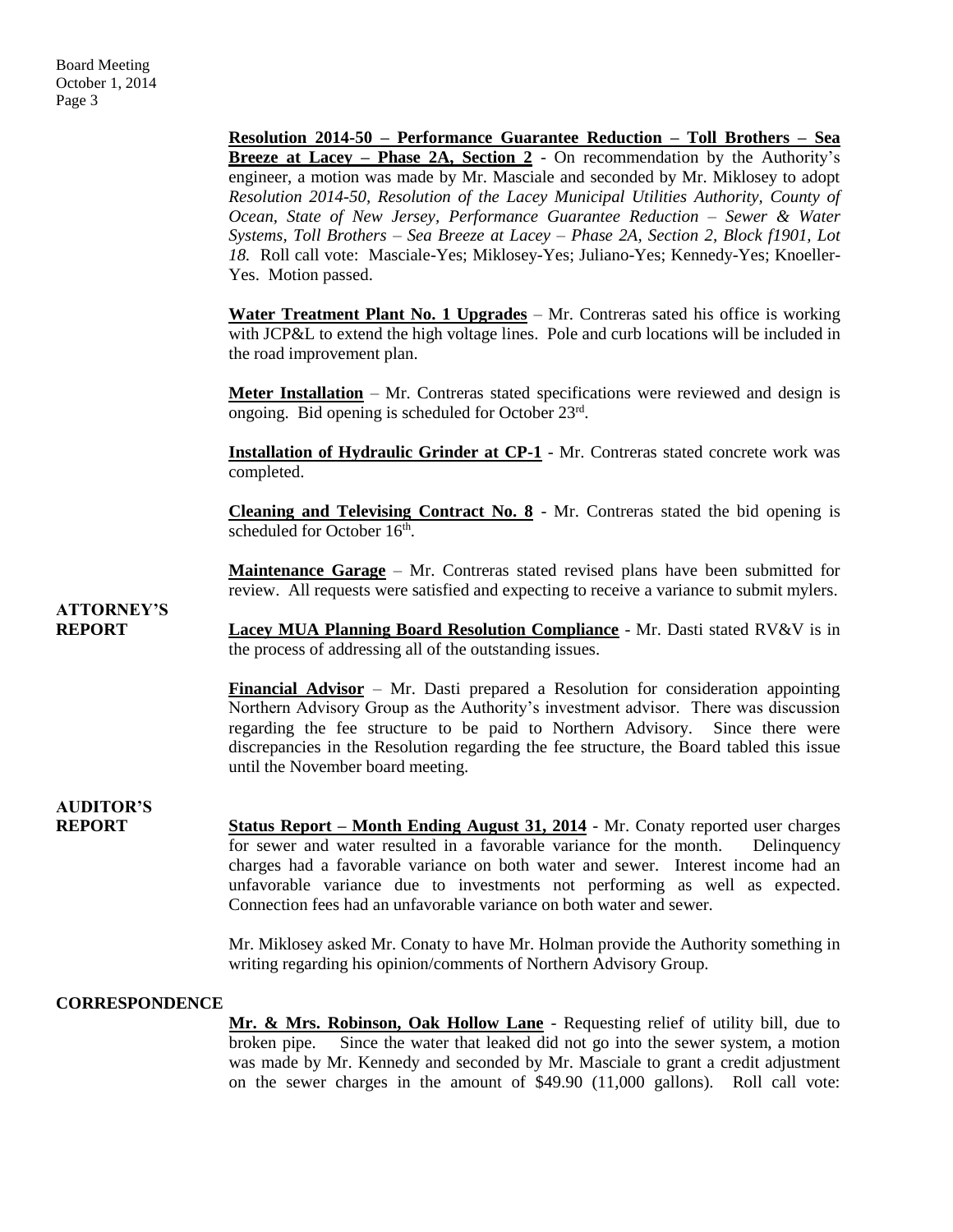Kennedy-Yes; Masciale-Yes; Juliano-Yes; Miklosey-Yes; Knoeller-Yes. Motion passed.

**Maria Sanabria, Pensacola Road** - Requesting relief of utility bill, due to leak in crawl space. Since the water that leaked did not go into the sewer system, a motion was made by Mr. Kennedy and seconded by Mr. Juliano to grant a credit adjustment on the sewer charges in the amount of \$59.28 (19,000 gallons). Roll call vote: Kennedy-Yes; Juliano-Yes; Miklosey-Yes; Masciale-Yes; Knoeller-Yes. Motion passed.

**Roberto Weinmann, Hilo Bay Drive** - Requesting relief of utility bill, due to watering lawn without irrigation meter. Based upon the available information, a waiver of the service charges could not be supported.

**Edward Klump, Beach Blvd.** - Requesting relief of utility bill, due to watering lawn without irrigation meter. Based upon the available information, a waiver of the service charges could not be supported.

**Wendy Mueller, Lakewood Ave**. – Requesting relief of utility bill, due to filling pool without pool fill meter. Mr. Kennedy recommended this matter be Tabled until the November board meeting, due to the need of a current meter reading. Mr. Masciale stated this request should not be considered since she did not use a pool fill meter.

**Susan Connor, Stuyvesant St.** - Requesting relief of utility bill, due to filling pool without pool fill meter. Mr. Kennedy recommended granting a credit adjustment to the account. Mr. Masciale pointed out the Authority has a policy that unless a customer has a pool-fill meter in advance they will not be granted relief. There should be no exceptions. Mr. Woolf pointed out the customer had a slow leak in the pool over a period of time. Mr. Masciale stated that is not justification for relief – the customer should have the pool repaired. Based upon the available information, a waiver of the service charges could not be supported.

**Mr. & Mrs. Maier, Capstan Drive** – Requesting relief of utility bill, due to watering lawn without irrigation meter. Based upon the available information, a waiver of the service charges could not be supported.

**BUSINESS Resolution 2014-52 – Memorialize Action Taken on September 3, 2014 – Salary Increase – Troy Burton** – Secretary Kennedy executed Resolution 2014-52 memorializing action taken on September 3, 2014, authorizing salary increase for Troy Burton.

**NEW BUSINESS** There was no new business to discuss.

> **Deed of Consolidation** – On recommendation by the authority's attorney, a motion was made by Mr. Miklosey and seconded by Mr. Kennedy to execute the Deed of Consolidation for Block 1588, Lots 16-20 in accordance with the Planning Board rules and regulations. Roll call vote – Miklosey-Yes; Kennedy-Yes; Juliano-Yes; Masciale-Yes; Knoeller-Yes. Motion passed.

**OLD**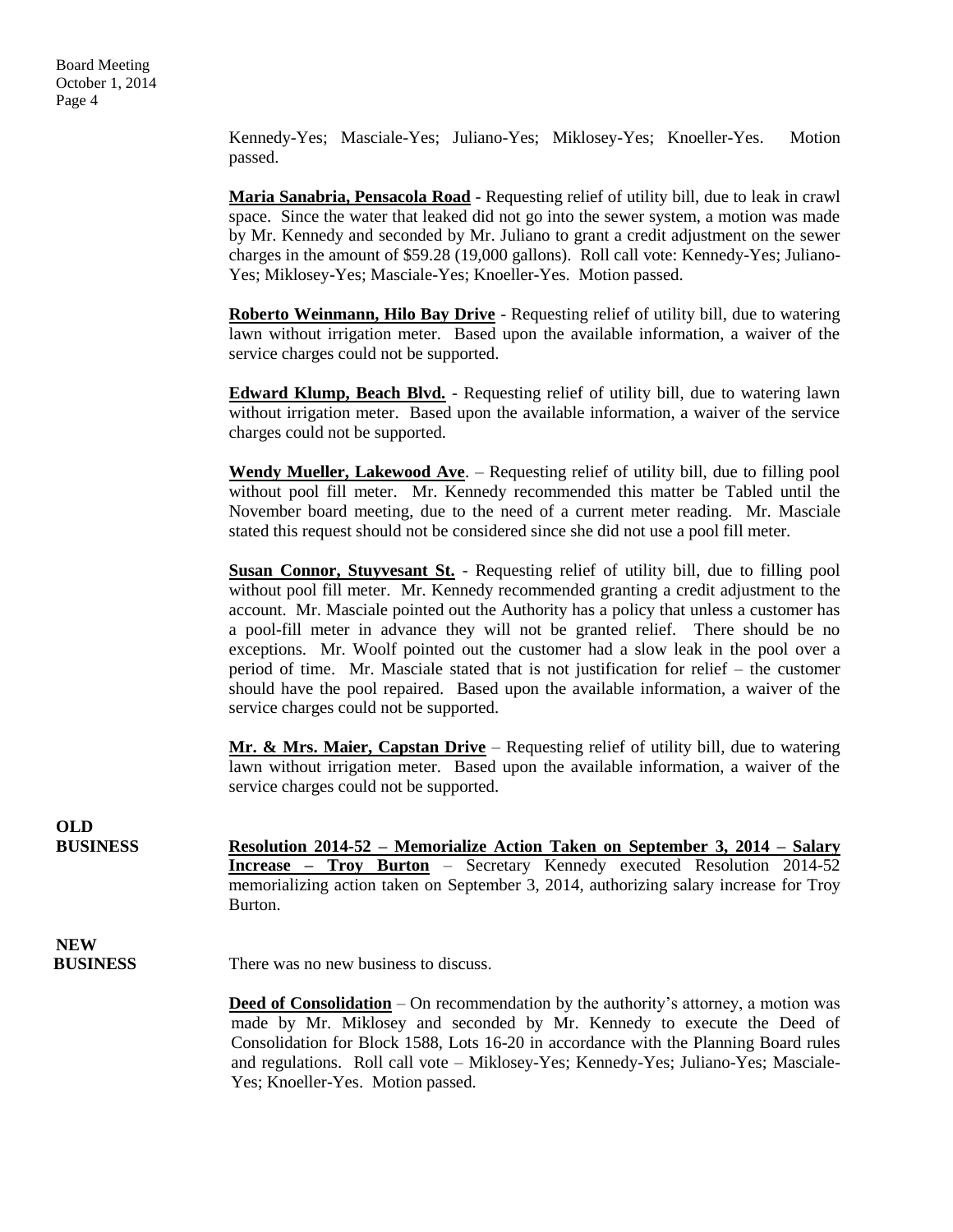Board Meeting October 1, 2014 Page 5

## **PUBLIC BUSINESS/**

**COMMENT Regina Discenza, Sunset Boulevard** – Mrs. Discenza asked if the sewer and water rates are going to remain the same for 2015. Mr. Knoeller stated the rates will remain the same, due to the Authority not receiving an OCUA increase, as well as a reduction in debt service.

## **PAYMENT OF**

**VOUCHERS** WHEREAS, the members of the Lacey Municipal Utilities Authority carefully examined all vouchers presented for payment of claims;

> **NOW, THEREFORE, BE IT RESOLVED** by the Lacey Municipal Utilities Authority that:

> 1. Said vouchers in the sum of \$280,486.89 be same are hereby approved to be paid.

- 2. Said vouchers are listed on the attached computer check register.
- 3. This resolution shall take effect immediately

A motion was made by Mr. Kennedy and seconded by Mr. Miklosey to adopt the above resolution. Roll call vote: Kennedy-Yes; Miklosey-Yes; Juliano-Yes, but abstains on Eastern Warehouse Distributors; Masciale-Yes; Knoeller-Yes. Motion passed.

**ADJOURNMENT** There being no further business to discuss, the meeting was adjourned at 7:25 p.m.

Respectfully submitted,

Michele Kennedy Executive Secretary